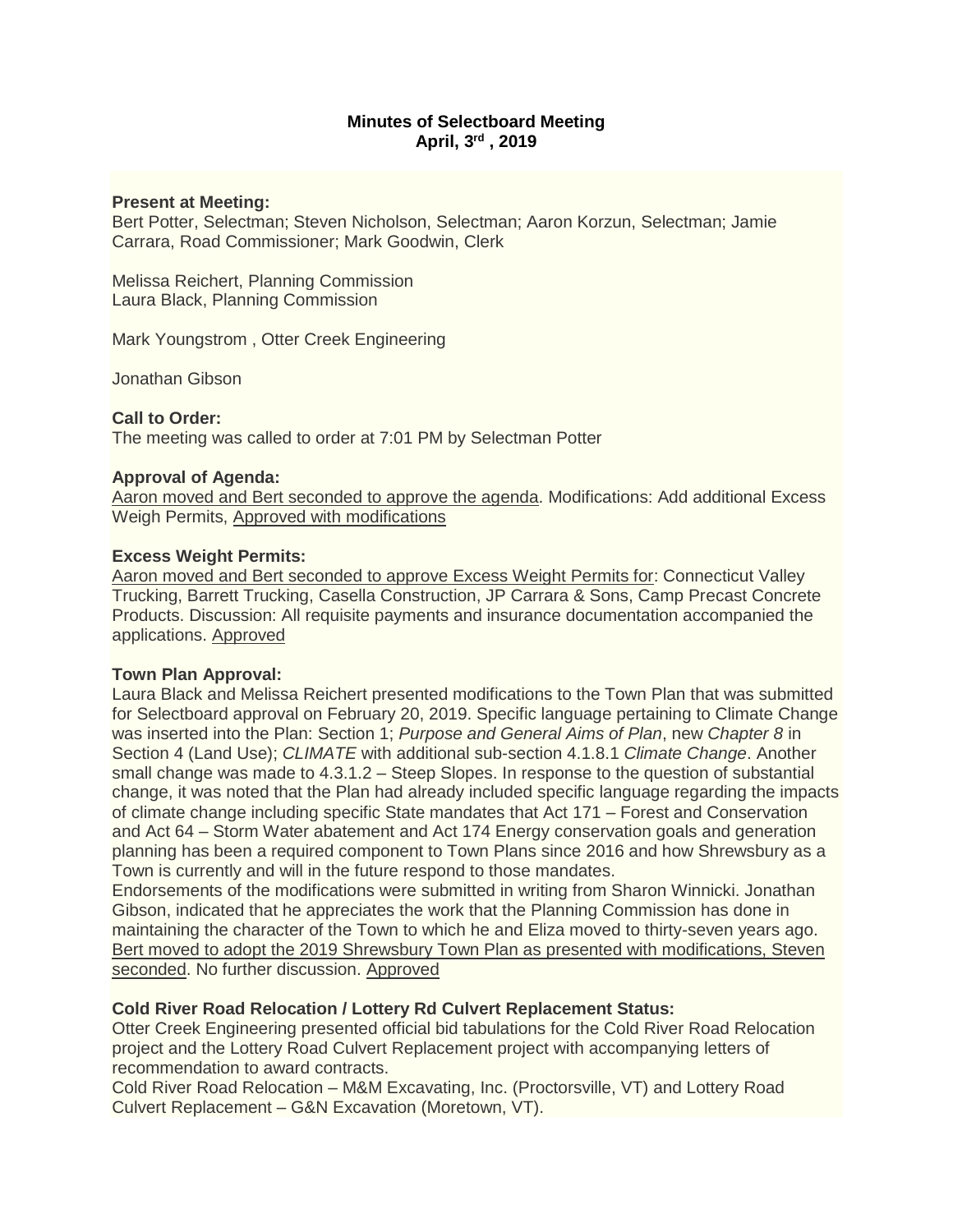OCE will arrange for Contract signing later this month after coordination with all involved.

OCE presented amendments to the Engineering Service Agreements. Aaron moved and Bert seconded to approve the recommendations for contract awards as presented and amendments to the Engineering Services Agreement. Approved.

# **Road Commissioner's Report:**

Jamie presented the: *2019 Annual Financial Plan – Town Highways*. Bert moved and Aaron seconded to approve the Financial Plan. Approved. *Certification for Town Road and Bridge Standards and Network Inventory*. Bert moved and Steven seconded to approve the Certification. Approved

Jamie presented to the Selectboard his analysis of cab & chassis makes and models in anticipation of ordering a new truck to replace the 2010 International. The length of time from ordering to taking delivery of a fully outfitted truck takes about six to nine months.

|                             | International | <b>Freightliner</b> | <b>Western Star</b> |
|-----------------------------|---------------|---------------------|---------------------|
| Auto Transmission \$129,667 |               | \$138,535           | \$145,000           |
| Standard                    | \$117,775     | \$127,825           | \$135,995           |

Jamie also priced out Max Extended Warranty for the vehicles (7yrs / 100k miles), which is the average life span of a Shrewsbury plow truck. The dump box and plowing accessories required for outfitting a municipal truck are additional costs, but are not being specified for purchase at this time so that the order can be started for the cab & chassis. Payment would be due upon delivery to Jericho sometime in the early fall with anticipation of final outfitting of box and plow by yet to be determined outfitter, with the expectation that the truck will be delivered to Shrewsbury sometime in the spring of 2020 or about a year from now. Jamie indicated that he has received an offer of \$30,000 for a trade-in of the 2010 truck.

Bert moved and Aaron seconded to approve the Road Commissioner's recommendation of International with automatic transmission and max extended warranty. Approved

## **Appointments:**

Tabled till April 17.

# **Open to the Public:**

Jonathan Gibson presented to the Selectboard information concerning efforts undertaken regarding the 2019 VT Telecom Plan since the letter to Commissioner Tierney dated March 20, 2019. An additional letter from a group of Shrewsbury residents were sent to the leaders of the Vermont Senate and House respectively. Mr. Gibson reported that the issues is being taken up in ancillary legislative meetings with jurisdiction regarding E-911 response as well as possible media attention to the issue.

Jonathan requested that the Selectboard formally request VLCT to invite other Towns in Vermont to the Workshop Regarding Service Provider Backup Power Options to be held on April 30<sup>th</sup> in the Hudson Hearing Room at 112 State St. Montpelier. The Notice indicates that the Department (of Public Service) service providers and any interested persons are requested to file comments with the Public Utility Commission that include potential items for discussion. The Selectboard pointed out that the notification that was received April 3<sup>rd</sup> from the Commission indicates that the PUC has already informed VLCT that the meeting is taking place via there distribution list which had already been expanded based on the Shrewsbury letter of March 20